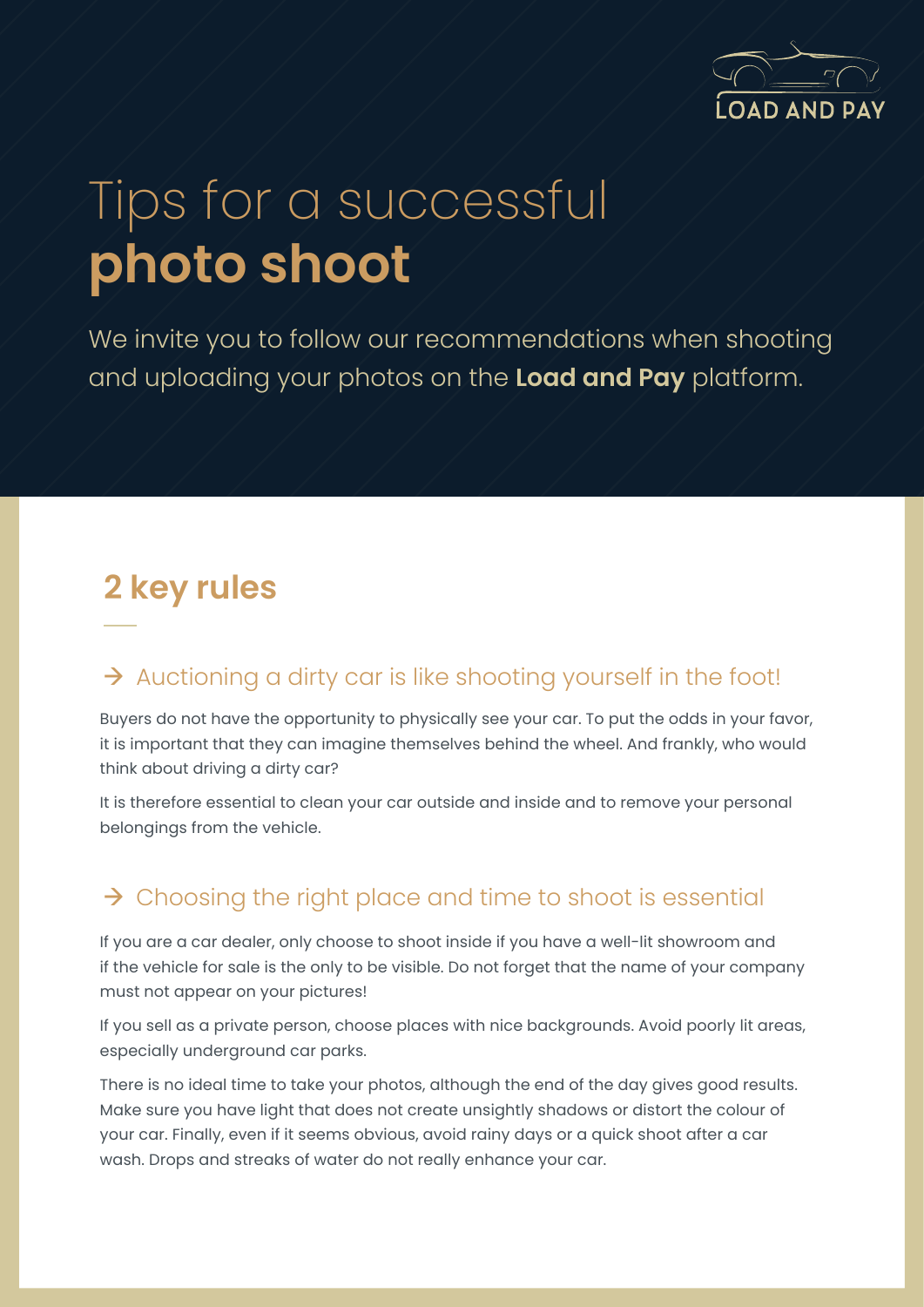# **In practice**

The vehicle presentation on Load and Pay contains a Photo section, organised into 6 categories: main photo, exterior, interior, mechanical/chassis, defects and documents. It is not mandatory to submit photos in all categories but we strongly recommend it. The more you give details, the more buyers will like it. In any case, a minimum of 30 photos is required to validate your ad.

In addition, for a smoother experience in using our viewer, we recommend that you select photos in landscape format whenever possible.



#### Main photo

This is the first photo visible on the Load and Pay auction listing. It should be taken as shown in the example opposite. Choose open spaces and neutral backgrounds. The star is the car! Don't play to much with creative atmospheres and don't use flash or post-processing filters. Simplicity and realism are appreciated. Also, don't frame your vehicle too closely.

#### Exterior

Give an overall view of the style and condition of your vehicle. Picture it from ¾ front, ¾ rear, front, rear and both sides. Don't hesitate to add photos of specific areas that may interest bidders: spoilers, exhaust, sunroof or hood, headlights... Finally, the rims should be photographed closely to appreciate their condition. And always a golden rule: only sharp photos!



#### Interior

Alternate between general and detailed views. For example, start with a view of the interior, from the outside, with the door open. This invites buyers to get in!

Then photograph the door panels, the front and rear upholstery, the dashboard (ideally with the odometer visible), the centre console, the sunroof if there is one. Don't forget the car trunck.

Remember that buyers like details. Some close-ups can validate the condition of an area or the presence of an option. In brief, don't skimp on the number of shots. You can always sort out the details before entering your ad.